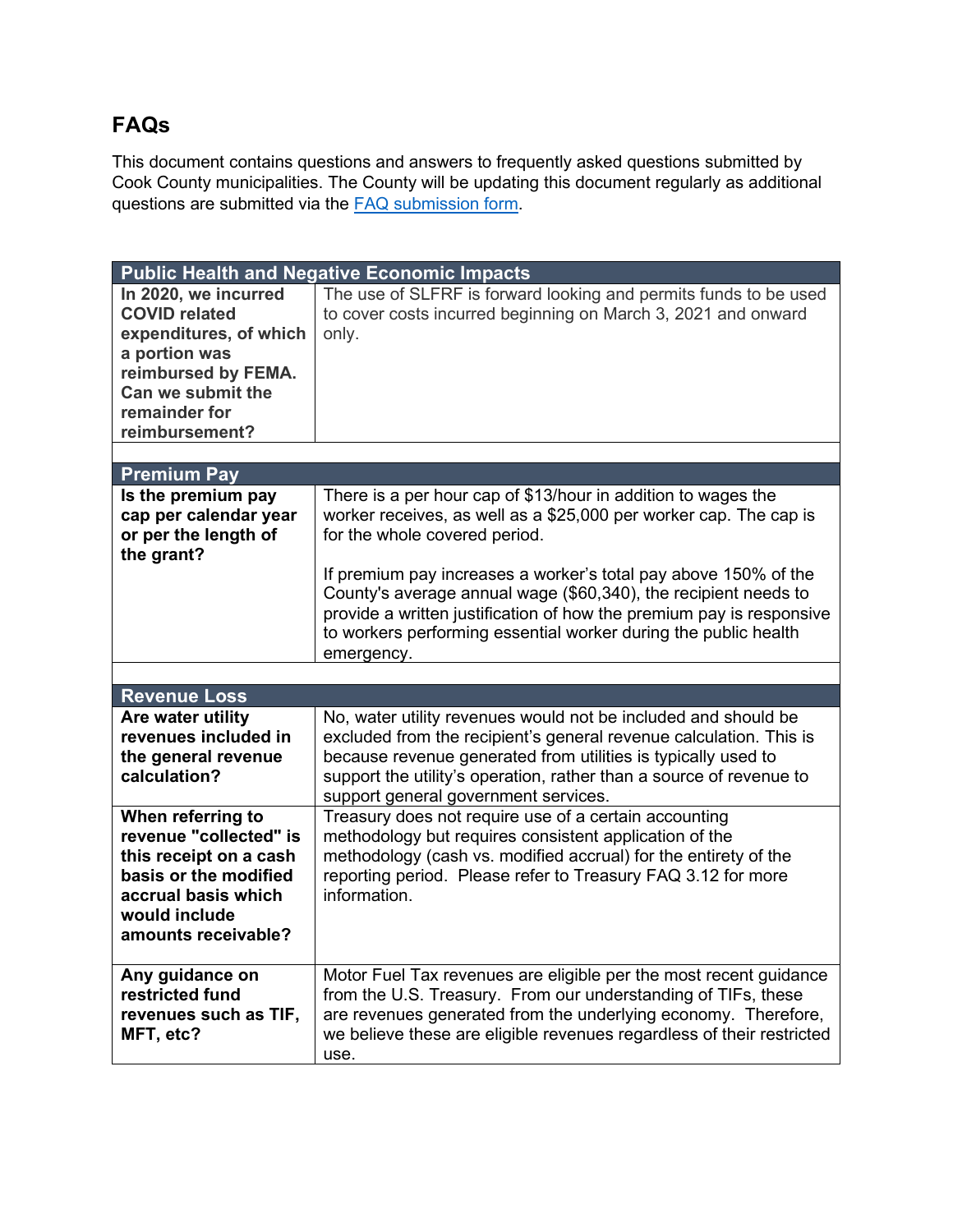| What is the definition      | Recipients should calculate revenue on an entity-wide basis        |
|-----------------------------|--------------------------------------------------------------------|
| of entity-wide              | instead of by a source-by-source basis. This means that recipients |
| revenues?                   | should aggregate all their revenue streams covered as general      |
|                             | revenues and report that, instead of providing data by each        |
|                             | individual revenue source.                                         |
|                             |                                                                    |
|                             | This is to minimizes the administrative burden for recipients,     |
|                             | provides for greater consistency across recipients, and presents a |
|                             | more accurate representation of the net impact of the COVID-19     |
|                             | public health emergency on a recipient's revenue, rather than      |
|                             | relying on financial reporting prepared by each recipient, which   |
|                             | vary in methodology used.                                          |
| Are unrealized losses,      | Further guidance from Treasury is needed, however, interest        |
| gain on investments         | earnings are eligible revenue sources.                             |
| eligible, or mark-to-       |                                                                    |
| market adjustments          |                                                                    |
| eligible revenue?           |                                                                    |
| <b>Is Rebuild Illinois</b>  | Yes, this is likely an eligible revenue since it is an             |
| Money received in           | intergovernmental transfer from the State.                         |
| 2020 considered in the      |                                                                    |
| calculation? Rebuild        |                                                                    |
| Illinois is a Bond that     |                                                                    |
| <b>Illinois issued with</b> |                                                                    |
| proceeds sent to the        |                                                                    |
| City.                       |                                                                    |
|                             |                                                                    |
| <b>Are Foreign Fire</b>     | Yes, this is likely an eligible revenue. Per State Statute 100% of |
| <b>Insurance revenues</b>   | the foreign fire insurance goes toward public safety services      |
| included? These are         |                                                                    |
| usually special             | "50% of the foreign fire insurance proceeds received by the        |
| revenue funds, but          | board shall be used for the maintenance, use, benefit, or          |
| administered by             | enhancement of fire stations or training facilities used by        |
| employees and NOT           | the active members of the fire department; 25% of the              |
| the elected municipal       | foreign fire insurance proceeds received by the board shall        |
| officials (a separate       | be used for the maintenance, use, benefit, or enhancement          |
| legal authority             | of emergency response vehicles, tools, and equipment               |
| established by State        | used by the active members of the department; and 25% of           |
| Statute)                    | the foreign fire insurance proceeds received by the board          |
|                             | shall be used for the maintenance and enhancement of the           |
|                             | department and for the use and benefit of the active               |
|                             | members of the department"                                         |
|                             |                                                                    |
| <b>Would property taxes</b> | Based on current U.S. Treasury guidance, the property taxes        |
| specifically for police     | themselves can be included as an eligible general revenue from     |
| and fire pension be         | own sources and included in determining base year revenue and      |
| eligible to be included     | actual revenue. However, Treasury requires this revenue be         |
| in calculations?            | attributed to government services, not administrative funds or     |
|                             | employee retirement funds such as pensions.                        |
| What does the n             | It represents the number of months elapsed from the end of your    |
| represent in the            | fiscal end base year to the calculation date, calendar year end,   |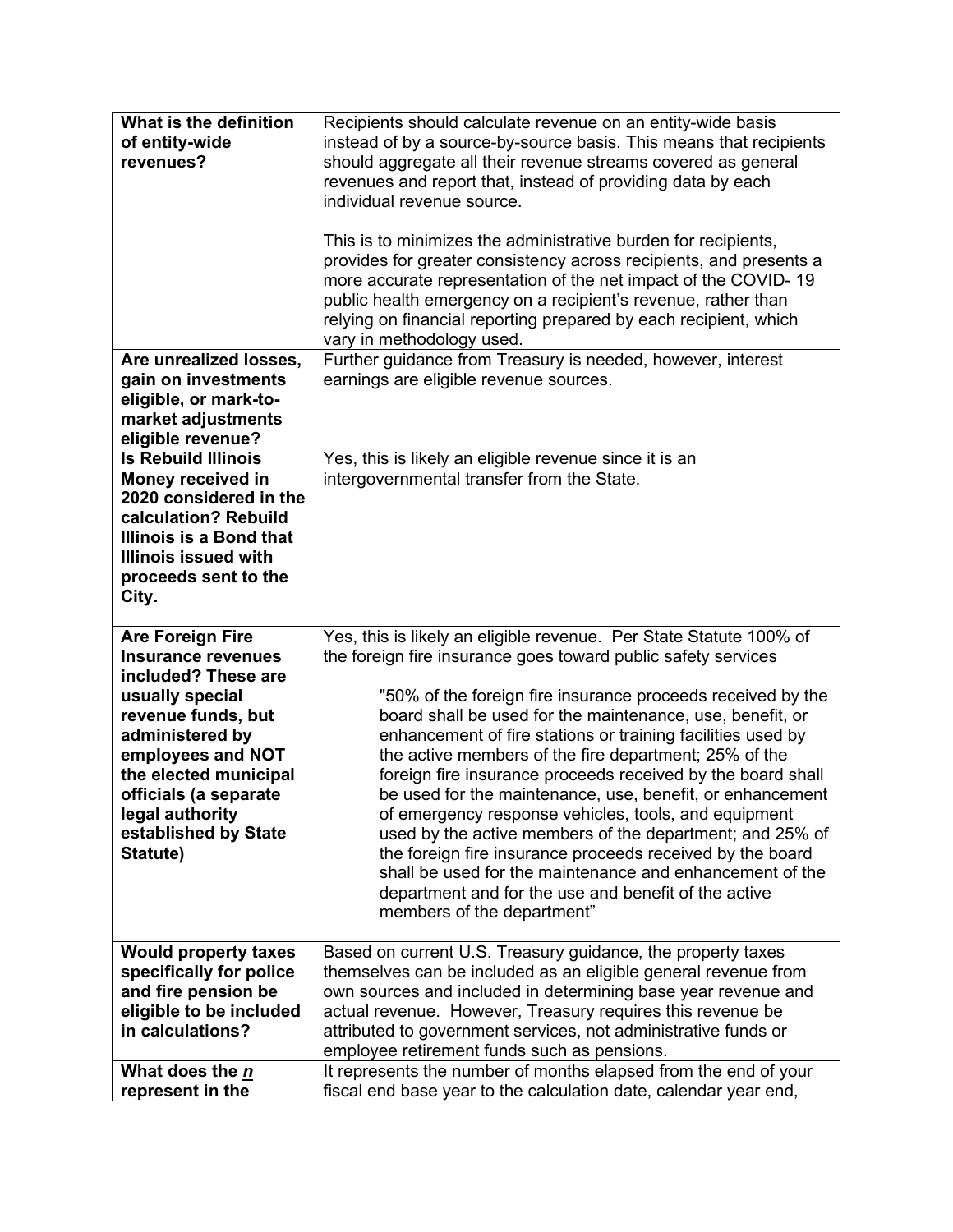| revenue loss<br>calculation?                                                                                                                                                                                                                                                                                                                                                                                                                                                                                                                                                                                                                           | that Treasury designated to standardize the methodology. For<br>example, if your entity fiscal year end is April 30, 2019, and you<br>are calculating revenue loss in 2020, the Treasury set calculation<br>date is Dec 31, 2020. The $n$ in this example would be 20. If you are<br>calculating revenue loss in 2021, the set calculation date is Dec<br>31, 2021 and your <i>n</i> would now be 32.                                                                                                                                                                                                                                                                                                                                                                                                                                                                                                                                                                                                                                                                                                                                                                                                                    |
|--------------------------------------------------------------------------------------------------------------------------------------------------------------------------------------------------------------------------------------------------------------------------------------------------------------------------------------------------------------------------------------------------------------------------------------------------------------------------------------------------------------------------------------------------------------------------------------------------------------------------------------------------------|--------------------------------------------------------------------------------------------------------------------------------------------------------------------------------------------------------------------------------------------------------------------------------------------------------------------------------------------------------------------------------------------------------------------------------------------------------------------------------------------------------------------------------------------------------------------------------------------------------------------------------------------------------------------------------------------------------------------------------------------------------------------------------------------------------------------------------------------------------------------------------------------------------------------------------------------------------------------------------------------------------------------------------------------------------------------------------------------------------------------------------------------------------------------------------------------------------------------------|
| Some revenues that<br>the Treasury deems<br>eligible for this<br>calculation as<br>"General Revenues"<br>were not impacted by<br><b>COVID for us. For</b><br>example, property<br>taxes, sewer<br>revenues, etc. Must<br>we include these<br>revenues that weren't<br>affected in our<br>calculations, or can<br>we opt to only use<br>ones that were<br>negatively impacted<br>and included within<br>their definition of<br>general revenues?<br><b>Would loss monies</b><br>(property taxes) for<br>debt services levies<br>be included as lost<br>revenues since those<br>monies would have to<br>be made up by the<br><b>General Fund so that</b> | We encourage municipalities to look at all their eligible general<br>revenue from own sources, calculate a counterfactual, and<br>compare actual revenue to counterfactual to get an idea of what<br>can be claimed for revenue replacement. Pending further<br>guidance from U.S. Treasury, our current interpretation says a<br>recipient may look at only certain eligible general revenue from<br>own source, but there is uncertainty and potential risk in this<br>approach. Based on existing guidance, if only including a single<br>tax revenue source for calculating base revenue, then only those<br>tax revenues could be included in the 3-yr historical analysis and in<br>actual revenues reported from 2020 to 2023, which could<br>significantly reduce the amount of eligible funds and limit claiming<br>revenue loss in the future.<br>Based on current U.S. Treasury guidance, taxes levied can be<br>included as an eligible general revenue from own sources and<br>included in determining base year revenue and actual revenue.<br>However, Treasury requires this revenue be attributed to<br>government services, not administrative funds or employee<br>retirement funds such as pensions. |
| the municipality<br>doesn't default?                                                                                                                                                                                                                                                                                                                                                                                                                                                                                                                                                                                                                   |                                                                                                                                                                                                                                                                                                                                                                                                                                                                                                                                                                                                                                                                                                                                                                                                                                                                                                                                                                                                                                                                                                                                                                                                                          |
| Is growth adjustment<br>calculated per line<br>item or based on total<br>general revenue? For<br>example, are we<br>taking total general<br>revenue growth and<br>then applying that to<br>specific lines that<br>decreased or does<br>each line item have to<br>be calculated for its<br>loss adjustment factor<br>separately?                                                                                                                                                                                                                                                                                                                        | It is possible take a source-by-source approach, but it is more<br>involved than taking an entity-wide approach. Depending on<br>individual budget planning needs and recovery scenarios, it may<br>be a worthwhile exercise. Webinars have been presenting only<br>the entity-wide approach: summing all general revenues to<br>determine the 3-yr historical growth adjustment, base revenue, and<br>actual revenue. Treasury has made it clear it is critical to use a<br>consistent approach throughout the reporting period, including in<br>determining which revenues to sum for the base revenue<br>calculation. For example, if considering calculating base revenue<br>on a source-by-source basis with three taxes, such as property<br>tax, hotel tax, and foreign fire tax, then those three taxes are the<br>only taxes that can be included in determining a 3-yr historical<br>growth rate and the subsequent actual revenue reported from<br>2020 to 2023.                                                                                                                                                                                                                                              |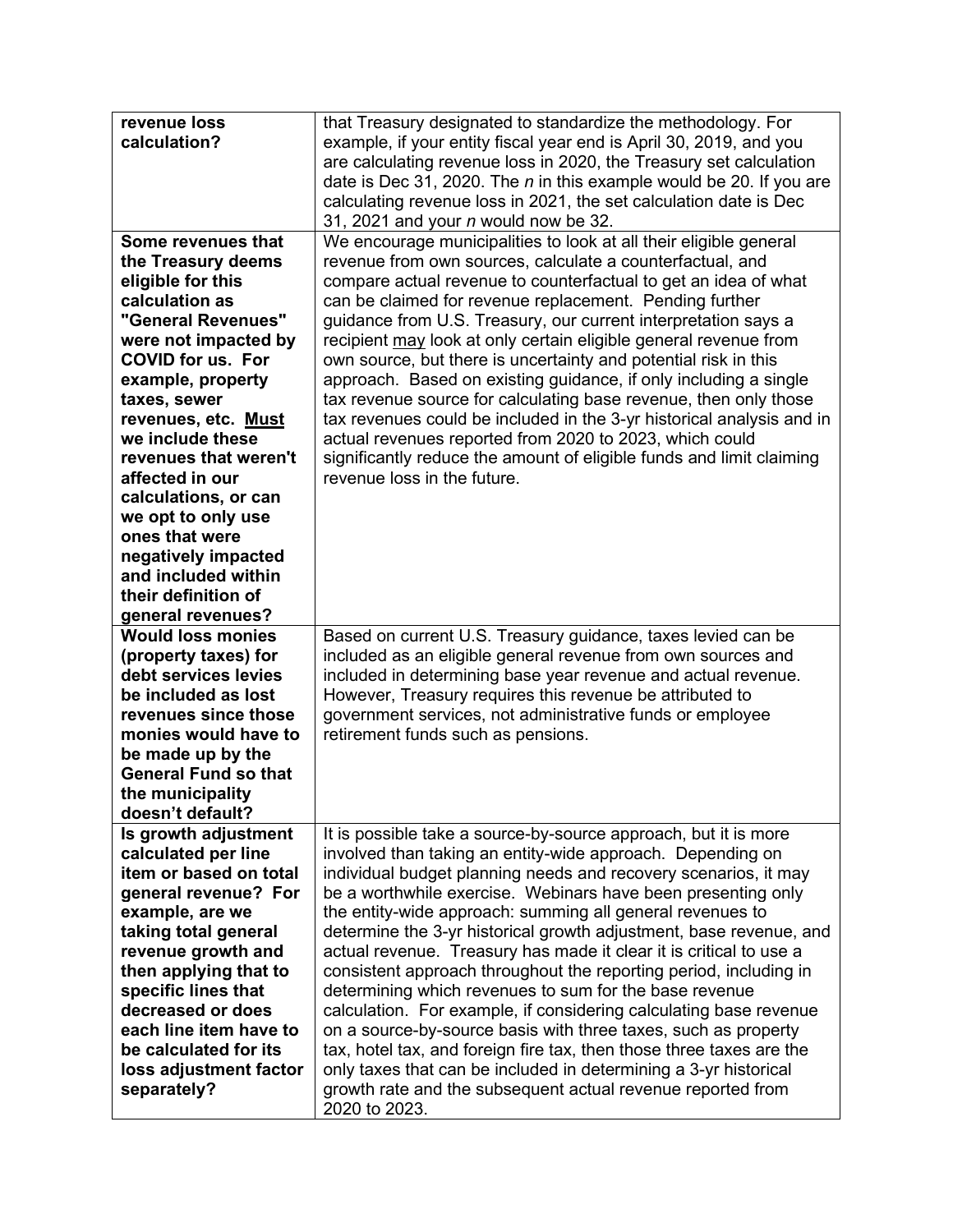| If we have enough<br>revenue loss in year 1<br>to spend the full<br>amount of funds on<br>governmental<br>services, but then<br>have revenue gains in<br>year 2 and 3, will we<br>have to pay money<br>back?<br><b>Should sales tax</b><br>rebates that are<br>typically shown as a<br>reduction to sales tax<br>revenue be included<br>when determining the<br>change in revenue<br>from year to year? | No, you likely would not need to pay that back in year 2 or 3.<br>However, you would not be eligible to claim revenue loss in 2022<br>or 2023 as actual revenue would exceed the calculated<br>counterfactual. The IFR states the following:<br>"If actual revenue exceeds counterfactual revenue, the<br>extent of the reduction in revenue is set to zero for that<br>calculation date" (where the calculation date is December<br>31)<br>Yes, this is likely an eligible revenue as sales tax is generated from<br>the underlying economy. Proceeds from correcting transactions<br>are not eligible general revenue.                                                                                                                                                                                                                                                                                                                                                                                                                                                                                                                                                                                                                                                                                                                                                                                                                                                                                                                                                                                                              |
|---------------------------------------------------------------------------------------------------------------------------------------------------------------------------------------------------------------------------------------------------------------------------------------------------------------------------------------------------------------------------------------------------------|---------------------------------------------------------------------------------------------------------------------------------------------------------------------------------------------------------------------------------------------------------------------------------------------------------------------------------------------------------------------------------------------------------------------------------------------------------------------------------------------------------------------------------------------------------------------------------------------------------------------------------------------------------------------------------------------------------------------------------------------------------------------------------------------------------------------------------------------------------------------------------------------------------------------------------------------------------------------------------------------------------------------------------------------------------------------------------------------------------------------------------------------------------------------------------------------------------------------------------------------------------------------------------------------------------------------------------------------------------------------------------------------------------------------------------------------------------------------------------------------------------------------------------------------------------------------------------------------------------------------------------------|
|                                                                                                                                                                                                                                                                                                                                                                                                         |                                                                                                                                                                                                                                                                                                                                                                                                                                                                                                                                                                                                                                                                                                                                                                                                                                                                                                                                                                                                                                                                                                                                                                                                                                                                                                                                                                                                                                                                                                                                                                                                                                       |
|                                                                                                                                                                                                                                                                                                                                                                                                         | <b>Water, Sewer, and Broadband Infrastructure</b>                                                                                                                                                                                                                                                                                                                                                                                                                                                                                                                                                                                                                                                                                                                                                                                                                                                                                                                                                                                                                                                                                                                                                                                                                                                                                                                                                                                                                                                                                                                                                                                     |
| <b>Would funding green</b><br>alleys and rain<br>gardens that assist<br>with addressing storm<br>water be an eligible<br>use?<br>In regard to<br>broadband<br>investments, can it be<br>used for fiber optic<br>installations in public<br>buildings?                                                                                                                                                   | Yes, those would likely be eligible projects as the Treasury<br>encourages green infrastructure investments. Green infrastructure<br>projects that support stormwater system resiliency could include<br>rain gardens that provide water storage and filtration benefits, and<br>green streets, where vegetation, soil, and engineered systems are<br>combined to direct and filter rainwater from impervious surfaces.<br>For the project to be eligible under Broadband Infrastructure,<br>broadband projects must be designed to serve unserved or<br>underserved households and businesses. This is defined as those<br>that are not currently served by a wireline connection that reliably<br>delivers at least 25 Mbps download speed and 3 Mbps of upload<br>speed. For example, public buildings could be eligible if low-<br>income individuals can access the Wi-Fi (ex: library).<br>Alternatively, if the recipient is claiming a Revenue Loss, this<br>project could be considered as part of Government services. The<br>Interim Final Rule gives recipients broad latitude to use funds for<br>the provision of government services to the extent of reduction in<br>revenue. Government services can include, but are not limited to,<br>maintenance of infrastructure or pay-go spending for building new<br>infrastructure, including roads; modernization of cybersecurity,<br>including hardware, software, and protection of critical<br>infrastructure; health services; environmental remediation; school<br>or educational services; and the provision of police, fire, and other<br>public safety services. |
| Will there be an<br>agency available to<br>approve expenditure<br>requests for                                                                                                                                                                                                                                                                                                                          | There is not. The Treasury advises that the recipient review the<br>Interim Final Rule to assess whether the project meets the<br>eligibility criteria in the IFR. Once an eligibility determination is                                                                                                                                                                                                                                                                                                                                                                                                                                                                                                                                                                                                                                                                                                                                                                                                                                                                                                                                                                                                                                                                                                                                                                                                                                                                                                                                                                                                                               |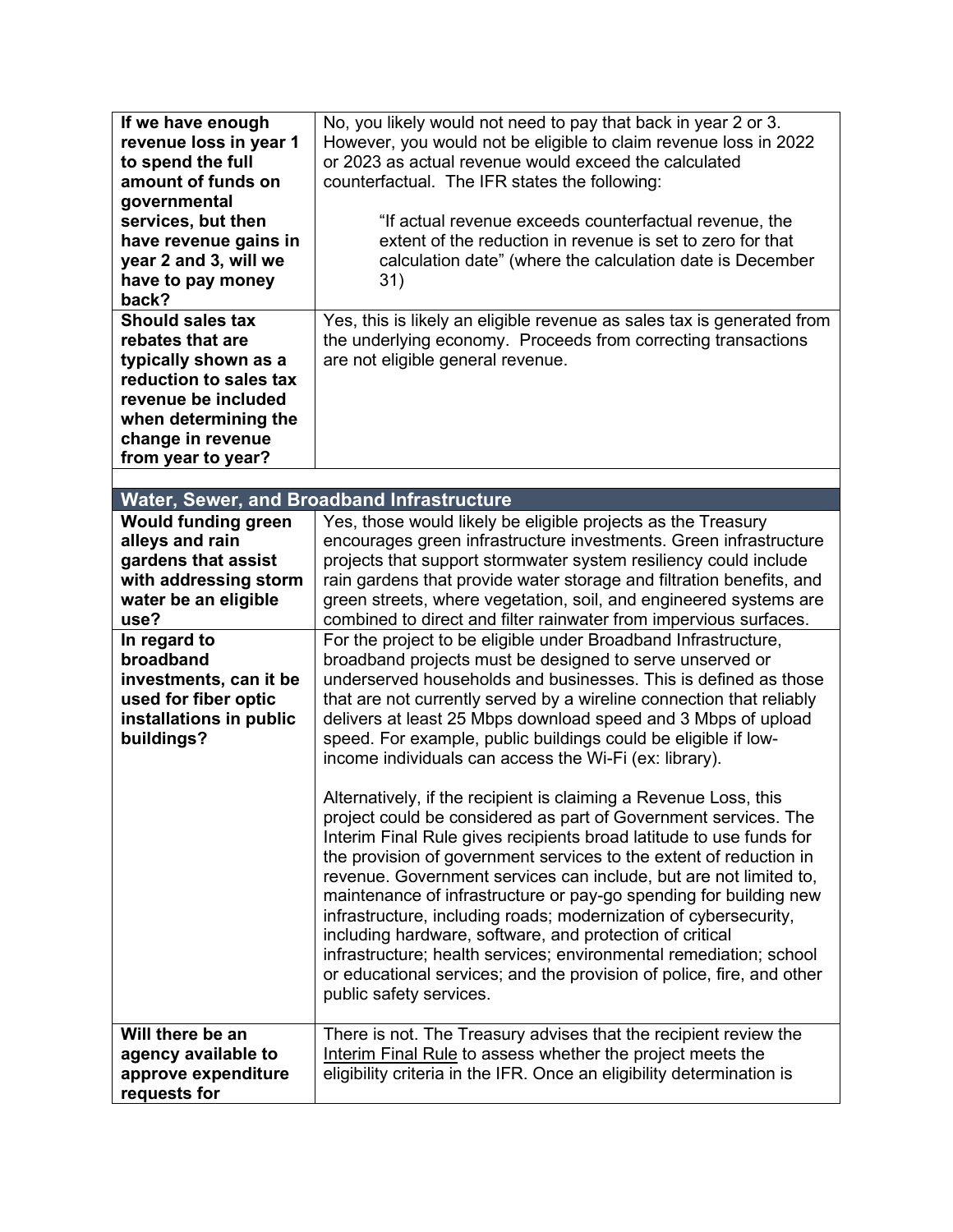| water/broadband<br>infrastructure<br>replacements prior to<br>construction work<br>incurred? | made, the Recipient may pursue the project as a FRF project<br>without pre-approval from Treasury.                |
|----------------------------------------------------------------------------------------------|-------------------------------------------------------------------------------------------------------------------|
| <b>Interim Report</b>                                                                        |                                                                                                                   |
| If we received the first                                                                     | Yes- if you are a Metro City with less than 250,000 residents and                                                 |
| tranche but have no                                                                          | receiving more than \$5m in FRF funds, you will need to complete                                                  |
| obligations or                                                                               | an interim report even if you have no obligations or expenses.                                                    |
| expenses by 7/31, do<br>we need to complete                                                  | Each of the Expenditure Categories will just be blank in those<br>sections.                                       |
| the interim report?                                                                          |                                                                                                                   |
|                                                                                              | If you plan to utilize the Revenue Replacement category, you will                                                 |
|                                                                                              | need to provide the following programmatic data in the Interim                                                    |
|                                                                                              | Report:                                                                                                           |
|                                                                                              | 1. Base year general revenue (e.g., revenue in the last full<br>fiscal year prior to the public health emergency) |
|                                                                                              | 2. Fiscal year end date                                                                                           |
|                                                                                              | 3. Growth adjustment used (either 4.1 percent or average                                                          |
|                                                                                              | annual general revenue growth over 3 years prior to                                                               |
|                                                                                              | pandemic)                                                                                                         |
|                                                                                              | 4. Actual general revenue as of the twelve months ended<br>December 31, 2020                                      |
|                                                                                              | 5. Estimated revenue loss due to the Covid-19 public health                                                       |
|                                                                                              | emergency as of December 31, 2020                                                                                 |
|                                                                                              | 6. An explanation of how revenue replacement funds were                                                           |
| We are an NEU - do                                                                           | allocated to government services<br>No. Only states, metro cities, and counties are required to submit            |
| we need to submit an                                                                         | an Interim Report                                                                                                 |
| <b>Interim Report?</b>                                                                       |                                                                                                                   |
|                                                                                              |                                                                                                                   |
| <b>Project and Expenditure Report</b>                                                        |                                                                                                                   |
| Where is the list of                                                                         | The list of subcategories are listed on pg. 31 here:                                                              |
| the 66                                                                                       | https://home.treasury.gov/system/files/136/SLFRF-                                                                 |
| subcategories?                                                                               | <b>Compliance-and-Reporting-Guidance.pdf</b>                                                                      |
| <b>Other</b>                                                                                 |                                                                                                                   |
| Will there be future                                                                         | Unlike the CARES Act, the Treasury has allocated FRF funds to                                                     |
| allocations for                                                                              | Non-Entitlement Units of Government (NEU), which will come                                                        |
| <b>Townships and</b>                                                                         | directly from the State of Illinois. NEUs include cities, villages,                                               |
| special districts?                                                                           | towns, townships, or other types of local governments.                                                            |
|                                                                                              | The County will be allocating some of their FRF funds to provide                                                  |
|                                                                                              | ARPA Technical Assistance to metro cities and NEUs.                                                               |
| If a municipality                                                                            | For the SLFRF, metro cities are required to request money directly                                                |
| received funding from                                                                        | from the U.S. Treasury. NEUs (non-entitlement units) need to                                                      |
| other relief funding,                                                                        | request funds from the State of Illinois. Directions to do so are                                                 |
|                                                                                              | available here:                                                                                                   |